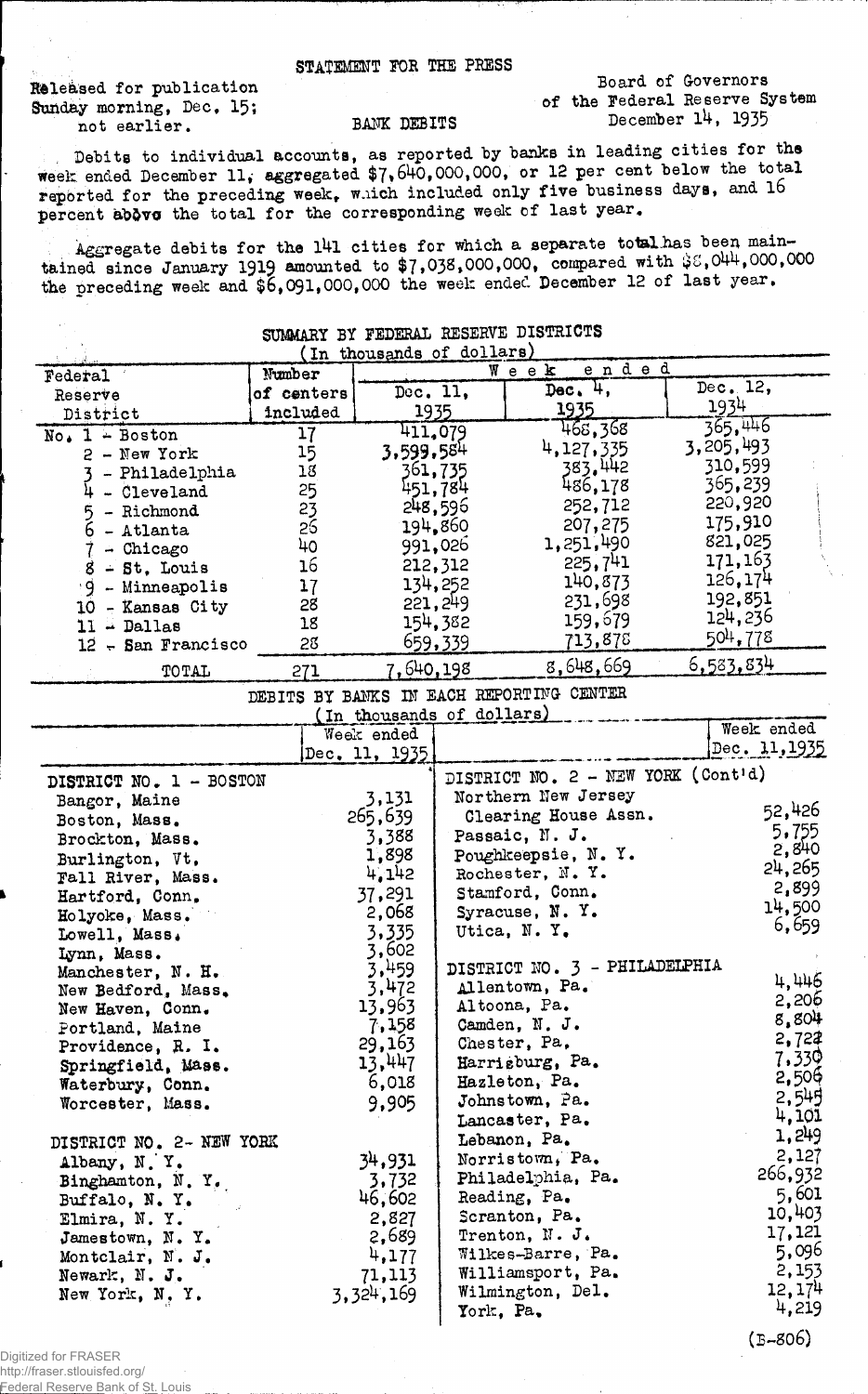|  |  |  |  | DESITS BY BANKS IN EACH REPORTING CENTER |  |
|--|--|--|--|------------------------------------------|--|
|--|--|--|--|------------------------------------------|--|

 $\bullet$ 

|                            | (In thousands of dollars) |                                   | $B-806a$      |
|----------------------------|---------------------------|-----------------------------------|---------------|
|                            | Week ended                |                                   | Week ended    |
|                            | Dec. 11, 1935             |                                   | Dec. 11, 1935 |
| DISTRICT NO. 4 - CLEVELAND |                           | DISTRICT NO. 6 - ATLANTA (Cont'd) |               |
| Akron, Ohio                | 11,936                    | Elberton, Ga.                     | 259           |
| Butler, Pa.                | 1,967                     | Hattiesburg, Miss.                | 809           |
| Canton, Ohio               | 9,107                     | Jackson, Miss.                    | 5,858         |
| Cincinnati, Ohio           | 69,424                    | Jacksonville, Fla.                | 14,172        |
| Cleveland, Ohio            | 105,513                   | Knoxville, Tenn.                  | 5,289         |
|                            | 38,411                    | Macon, Ga.                        | 3,094         |
| Columbus, Ohio             |                           | Meridian, Miss.                   | 1,717         |
| Dayton, Ohio               | 11,153                    |                                   | 8,020         |
| Erie, Pa.                  | 4,794                     | Miami, Fla.                       |               |
| Franklin, Pa.              | 790                       | Mobile, Ala.                      | 6.833         |
| Greensburg, Pa.            | 1,257                     | Montgomery, Ala.                  | 4,325         |
| Hamilton, Ohio             | 2,142                     | Nashville, Tenn.                  | 16,329        |
| Homestead, Pa.             | 542                       | Newnan, Ga.                       | 336           |
| Lexington, Ky.             | 6,410                     | New Orleans, La.                  | 45,870        |
| Lima, Ohio                 | 2,769                     | Pensacola, Fla.                   | 1,912         |
| Lorain, Ohio               | 959                       | Savannah, Ga.                     | 5,863         |
| Middletown, Ohio           | 2,010                     | Tampa, Fla.                       | 5,882         |
| Oil City, Pa.              | 1,915                     | Valdosta, Ga.                     | 771           |
| Pittsburgh, Pa.            | 134,333                   | Vicksburg, Miss.                  | 1,712         |
| Springfield, Ohio          | 3,404                     |                                   |               |
| Steubenville, Ohio         | 1,781                     | DISTRICT NO. 7 - CHICAGO          |               |
| Toledo, Ohio               | 23,409                    | Adrian, Mich.                     | 645           |
| Warren, Ohio               | 1,846                     | Aurora, Ill.                      | 1,670         |
| Wheeling, W. Va.           | 5,800                     | Battle Creek, Mich.               | 2,479         |
|                            |                           | Bay City, Mich.                   | 2,292         |
| Youngstown, Ohio           | 8,381                     | Bloomington, Ill.                 | 2,553         |
| Zanesville, Ohio           | 1,731                     |                                   | 5,348         |
|                            |                           | Cedar Rapids, Iowa                | 2,431         |
| DISTRICT NO. 5 - RICHMOND  |                           | Champaign-Urbana, Ill.            |               |
| Asheville, N. C.           | 2,474                     | Chicago, Ill.                     | 591,346       |
| Baltimore, Md.             | 67,144                    | Clinton, Iowa                     | 1,401         |
| Charleston, S. C.          | 3,392                     | Danville, Ill.                    | 1,782         |
| Charleston, W. Va.         | 11,627                    | Davenport, Iowa                   | 4,248         |
| Charlotte, $N. Ce$         | 12,720                    | Decatur, Ill.                     | 3,261         |
| Columbia, S. C.            | 5,415                     | Des Moines, Iowa                  | 21,793        |
| Cumberland, Md.            | 1,729                     | Detroit, Mich.                    | 157,784       |
| Danville, Va,              | 1,992                     | Dubuque, Iowa                     | $1,7^{40}$    |
| Durham, $N \cdot C$ .      | 7,103                     | Elgin, Ill.                       | 1,429         |
| Greensboro, N. C.          | 3,584                     | Flint, Mich.                      | 5,817         |
| Greenville, S. C.          | 3,697                     | Fort Wayne, Ind.                  | 6,449         |
| Hagerstown, Md.            | 1,555                     | Gary, Ind.                        | 2,861         |
| Huntington, W. Va.         | 3,057                     | Grand Rapids, Mich.               | 9,936         |
| Lynchburg, Va,             | 3,024                     | Green Bay, Wis.                   | 2,715         |
| Newport News, Va.          | 2,612                     | Hammond, Ind.                     | 1,043         |
|                            |                           | Indianapolis, Ind.                | 36,990        |
| Norfolk, Va,               | 11,446                    |                                   |               |
| Portsmouth, Va.            | 1,070                     | Jackson, Mich.                    | 3,510         |
| Raleigh, N.C.              | 4,926                     | Kalamazoo, Mich.                  | 4,100         |
| Richmond, Va.              | 34,035                    | Lansing, Mich.                    | 4,254         |
| Roanoke, Va.               | 4,748                     | Manitowoc, Wis.                   | 1,345         |
| Spartanburg, S. C.         | 1,815                     | Mason City, Iowa                  | 2,095         |
| Washington, D. C.          | 51,148                    | Milwaukee, Wis.                   | 53,204        |
| Wilmington, N.C.           | 1,875                     | Moline, Ill.                      | 1,300         |
| Winston-Salem, N. C.       | 8,223                     | Muscatine, Jowa                   | 634           |
|                            |                           | Oshkosh, Wis,                     | 1,956         |
| DISTRICT NO. 6 - ATLANTA   |                           | Peoria, Ill.                      | 11,530        |
| Albany, Ga,                | 836                       | Rockford, Ill.                    | 4,319         |
| Atlanta, Ga.               | 33,983                    | Saginaw, Mich.                    | 4,271         |
| Augusta, Ga.               | 3,952                     | Sheboygan, Wis,                   | 2,807         |
| Birmingham, Ala.           | 14,872                    | Sioux City, Iowa                  | 8,690         |
| Brunswick, Ga.             | 541                       | South Bend, Ind.                  | 7.409         |
| Chattanooga, Tenn,         |                           | Springfield, Ill,                 | 5,113         |
| Columbus, Ga.              | 8,223                     | Terre Haute, Ind.                 | 4,278         |
|                            | 2,737                     | Waterloo, Iowa                    | 3,627         |
| Dothan, Ala.               | 665.1                     |                                   |               |

Digitized for FRASER

http://fraser.stlouisfed.org/ Federal Reserve Bank of St. Louis  $\mathcal{O}(\mathbb{R}^d)$